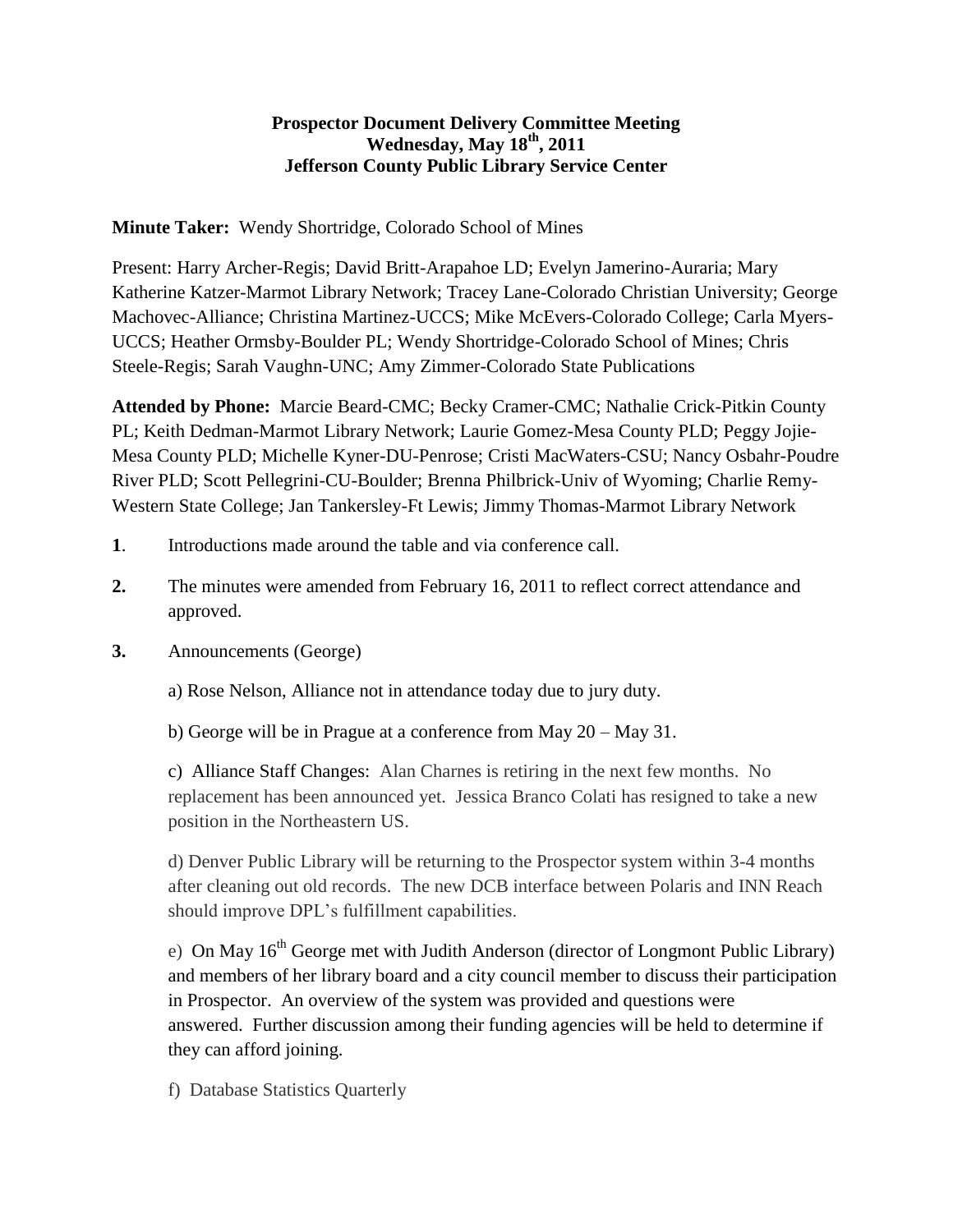1. Marmot statistics will go up to 1.2 million MARC records-5<sup>th</sup> largest cluster in system

2. 3 more Marmot libraries to be added

3. Counts are down at server level

g) DU-Penrose will move all of its collections to an offsite storage site (Hampden Center) by July 15. Prospector/ILL will be turned off in June. The Penrose Library renovation will take 18 months and only 20% of the collection will be returned to the library. Penrose Library will operate from the DU Student Center during the renovation. Weeding has consisted of  $2<sup>nd</sup>$  copy duplicates only during the move.

**4.** Upgrades to 2009B 1.3 and Encore 4.0

Innovative did not proceed with the Prospector upgrade 2009 B 1.3 due to problems with the Encore 4.0 upgrade. The biggest problem was with Z39.50 codes during the upgrade. The directories in the server filled up and stopped working, although Prospector Classic mode continued to function. The keyword index was corrupted beyond repair. New indexing work will be done on May 19.

New Encore 4.0 features:

- a) Google Book Store Editions preview feature appears in full record view
- b) May add a link to WorldCat in the future
- c) Minor changes to layout and formatting
- d) George will do a write up in Prospector News
- 2009 B 1.3 Upgrade
	- a) "Not needed after date" feature to come in new release
- **5.** Preview of Mobile Interface
	- a) Unable to preview due to Z-connections not functioning
	- b) Mobile interface is website, not an app
	- c) Anyone with web browse on mobile can use
	- d) Apps may come in the future
- **6.** Proposal to increase number of holds & checkouts possible in Prospector

Current number possible at the central level for holds  $\&$  checkouts is 40. The number can be limited further at the local level. Pros and cons were discussed. The proposed number was set at 100 and the final decision will be made at the next meeting.

**7.** Springer E-book procedures/documentation review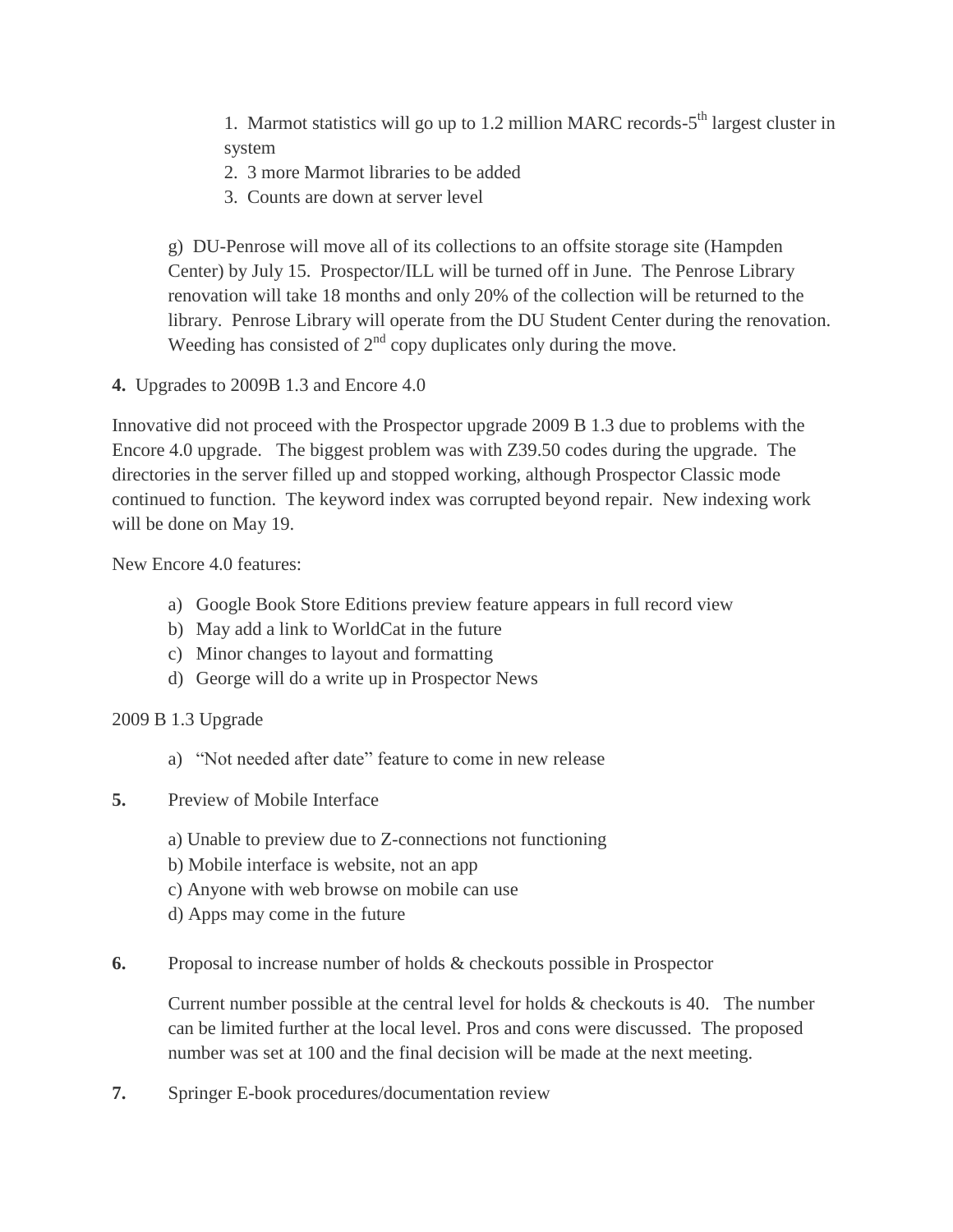a) Revise documentation to match practice – Sarah Vaughn and Mike McEvers agreed to work on revisions.

- b) Update list of Springer contacts
- c) Fulfillment sites: Colorado College, UNC, CSU, DU
- d) Question about timing of loaded MARC records and keeping requests online.
- e) Rose will work with Marmot staff to establish contacts
- **8.** ERIC ED documents and requesting microfiche
	- a) 90% of ERIC ED documents are digital, most are online in PDF format
	- b) After 2004, all ERIC ED documents online; prior to 2004, 70 % are online.
	- c) The remaining 30% are on microfiche but will not be digitized due to copyright issues.

d) In the full record view, Prospector now has a link that directs patron to Interlibrary Loan to request microfiche. Select "Request via Interlibrary Loan" underneath the publisher line.

## **9.** Regional Routing

a) The courier has 2 sorting centers; Denver and Grand Junction.

b) George will be setting up groups and load balancing so that Western Slope requests can be fulfilled first by a Western Slope library and same for Front Range libraries. c) Will be implemented in the next couple weeks to provide faster service and increase fulfillment efficiency

- **10.** Marmot Libraries Integration
	- a) III input erroneous courier codes in Cohort 3, not completely fixed yet
	- b) Media cancellations issue resolving through staff training
	- c) Courier codes not on paging slips. Libraries having to print transit slips to find codes
	- d) Working on creating a standard paging slip, not there yet.
	- e) 34 buildings in the Marmot Library system. Make sure to send materials to branch patron requested from, not the patron's home library.

## **11.** Documentation Needs

- a) Sarah will update replacement policy list
- b) Prospector staff website-look for reminders there
- c) barcode identifiers list needs to be updated
- **12.** Best Practices
	- a) Revise INN-Reach reports best practices by combining #10 and #22
	- b) Need definition of reports